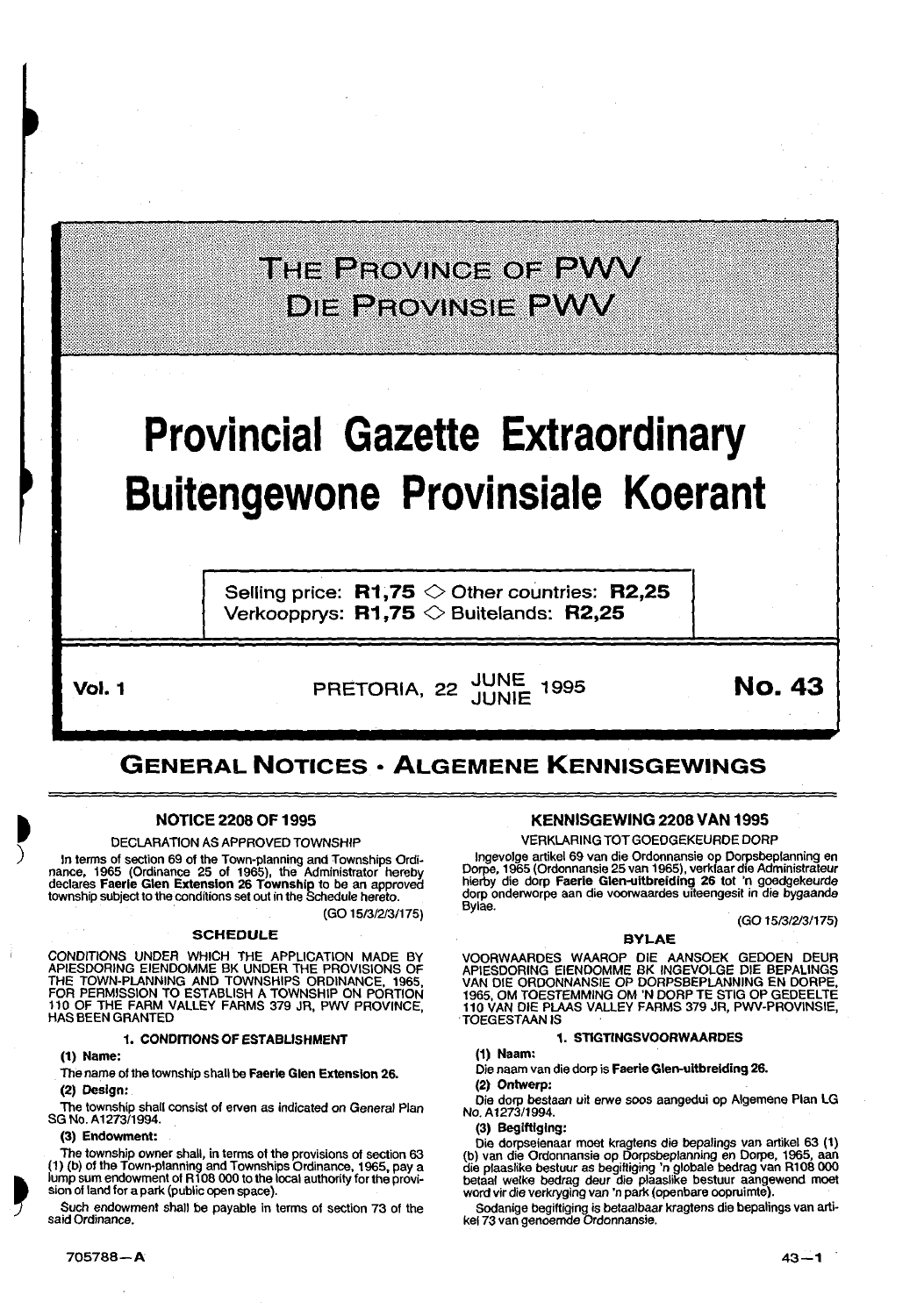#### 2 No.43 PROVINCIAL GAZETTE EXTRAORDINARY, 22 JUNE 1995

#### (4) Disposal of existing conditions of title:

All erven shall be made subject to existing conditions and servitudes, if any, including the reservation of rights to minerals, but excluding the following right which shall not be passed on to the erven in the township:

"B. ENTITLED to a servitude of right of *way,* in perpetuity, 12.59 metres wide over Portion 61 (a portion of Portion 10 of Portion "G") of the farm The Willows No. 340, situated in the Registration Division J.R., district Pretoria (formerly No. 23), in extent 4.1691 hectares, held by Deed of Transfer No. 22940/1941; and over the farm "Koedoesnek" No. 341, situated in the Registration Division J.R., district Pretoria (formerly No. 25), in extent 12.8480 hectares held by Certificate of Consolidated Title No. 4218/1949, as will more fully apearfrom Figures a, B., C., d., e .• f., g., h., j., k., 1., and a., b., c., d., e., f., E .• g.;h., j., on the respective diagram annexed to the aforementioned title deeds -All as will more fully appear from Notarial Deed No. 440/19508 Dated the 1st May, 1950, and registered on the 9th June, 1950.".

#### (5) Access:

No ingress from Provincial Road K69 (Hans Strijdom Drive) to the township and no egress to Provincial Road K69 (Hans Strijdom Drive) from the township shall be allowed.

#### (6) Acceptance and disposal of stormwater:

The township owner shall arrange for the drainage of the township to fit in with that of Road K69 (Hans Strijdom Drive) and for all stormwater running off or being diverted from the road to be received and disposed of.

(7) Removal or replacement of municipal services:

If, by reason of the establishment of the township, it should become necessary to remove or replace any existing municipal services, the cost thereof shall be borne by the township owner.

#### 2. CONDITIONS OF TITLE

The erven shall be subject to the following conditions imposed in terms of the provisions of the Town-planning and Townships Ordinance, 1965:

(1) The erf is subject to a servitude, 2 m wide, in favour of the local authority, for sewerage and other municipal purposes, along any two boundaries other than a street boundary and in the case of a panhandle erf, an additional servitude for municipal purposes 2 m wide across the access portion of the erf, if and when required by the local authority: Provided that the local authority *may* dispense with any such servitude.

(2) No building or other structure shall be erected within the aforesaid servitude area and no large-rooted trees shall be planted within the area of such servitude or within 2 m thereof.

(3) The local authorily shall be entitled to deposit temporarily on the land adjoining the aforesaid servitude such malerial as may be excavated by it during the course of the construction, maintenance or removal of such sewerage mains and other works as it in its discretion *may* deem necessary and shall further be entitled to reasonable access to the said land for the aforesaid purpose subject to any damage done during the process of the construction, maintenance or removal of such sewerage mains and other works being made good by the local authority.

#### NOTICE 2209 OF 1995

#### PRETORIA AMENDMENT SCHEME 2322

In terms of the provisions of section 89 (1) of the Town-planning and Townships Ordinance, 1965, it is hereby declared that an amendment scheme, being an amendment of Pretoria Town-planning Scheme 1974, comprising the same land as included in the township of Faerie Glen Extension 26, has been approved.

Map 3 and the scheme clauses of the amendment scheme are filed with the Director-general, Development Planning, Environment and Works, Pretoria, and the Town Clerk of the Central Pretoria Metropolitan Substructure, and are open for inspection at all reasonable times.

This amendment is known as Pretoria Amendment Scheme 2322.

(GO 15/16/3/3H/2322)

#### (4) Beskikking oor bestaande titelvoorwaardes:

Alle erwe moet onderworpe gemaak word aan bestaande voorwaardes en serwitute, as daar is, met inbegrip van die voorbehoud van die regie op minerale, maar uitgesonded die volgende reg wat nie aan die erwe in die dorp oorgedra moet word nie:

"B. ENTITLED to a servitude of right of way, in perpetuity, 12.59 metres wide over Portion 61 (a portion of Portion 10 of Portion "G") of the farm The Willows No. 340, situated in the Registration Division J.R., district Pretoria (formerly No. 23), in extent 4.1691 hectares, held by Deed of Transfer No. 22940/1941; and over the farm "Koedoesnek" No. 341, situated in the Registration Division J.R., district Pretoria (formerly No. 25), in extent 12.8480 hectares held by Certificate of Consolidated Tille No. 4218/1949, as will more tully apear from Figures a., B., C., d., e., f., g., h., j., k., l., and a., b., c., d., e., f., E., g., h., j., on the respective diagram annexed to the aforementioned title deeds -All as will more fully appear from Notarial Deed No. 440/1950S Dated the 1st May, 1950, and registered on the 9th June, 1950. ".

#### (5) Toegang:

Geen ingang van Provinsiale Pad K69 (Hans Slrijdomrylaan) tot die dorp en geen uitgang tot Provinsiale Pad K69 (Hans Strijdomrylaan) uit die dorp word toegelaat nie.

#### (6) Ontvangs en versorging van stormwater:

Die dorpseienaar moet die stormwaterdreinering van die dorp so reël dat dit inpas by dié van Pad K69 (Hans Strijdomrylaan) en moet die stormwater wat van die pad afloop of afgelei word, ontvang en versorg.

(7) Verskuiwing of die vervanging van munislpale dienste:

lndien dil as gevolg van die stigting van die dorp nodig word om enige bestaande munisipale dienste te verskuif of te vervang moet die koste daarvan deur die dorpseienaar gedra word.

#### 2. TITELVOORWAARDES

Die erwe is onderworpe aan die volgende voorwaardes opgele ingevolge die bepalings van die Ordonnansie op Dorpsbeplanning en Oorpe, 1965:

(1) Die erf is onderworpe aan 'n serwituut, 2 m breed, vir riole-. rings- en ander munisipale doeleindes, ten gunste van die plaaslike besluur, langs enige twee grense, uitgesonderd 'n straatgrens en, in die geval van 'n pypsteelerf, 'n addisionele serwituut vir munisipale doeleindes 2 m breed oor die toegangsgedeelte van die erf, indien en wanneer verlang deur die plaaslike bestuur: Met dien verstande dat die plaaslike bestuur van enige sodanige serwituut mag afsien.

(2) Geen gebou of ander struktuur mag binne die voornoemde serwituutgebied opgerig word nie en geen grootwortelbome mag binne die gebied van sodanige serwituut of binne 'n afstand van 2m daarvan geplant word nie. •

(3) Die plaaslike bestuur is geregtig om enige materiaal wat • deur hom uitgegrawe word tydens die aanleg, onderhoud of . verwydering van sodanige rioolhoofpypleidings en ander werke wat hy volgens goeddunke noodsaaklik ag, tydelik te plaas op die grond wat aan die voornoemde serwituut grens en voorts is die plaaslike bestuur geregtig tot redelike toegang tot genoemde grand vir die voornoemde doel, onderworpe daaraan dat die plaaslike bestuur enige skade vergoed wat gedurende die aanleg, onderhoud of verwyderings van sodanige rioolhoofpypleidings en ander werke veroorsaak word.

#### KENNISGEWING 2209 VAN 1995

#### PRETORIA-WYSIGINGSKEMA 2322

Hierby word verklaar dat ingevolge die bepalings van artikel89 (1) van die Ordonnansie op Dorpsbeplanning en Dorpe, 1965, 'n wysigingskema, synde 'n wysiging van Pretoria-dorpsbeplanningskema 1974, wat uit dieselfde grond as die dorp Faerie Glen-uitbreiding 26 bestaan, goedgekeur is.

Kaart 3 en die skemaklousules van die wysigingskema word in bewaring gehou deur die Direkteur-generaal: Ontwikkelingsbeplanning, Omgewing en Werke, Pretoria, en die Stadsklerk, Sentrale ning, Onigoming Off Yronic, Trochic, en die Oddeniem, Oomdate<br>Pretoria Metropolitaanse Substruktuur, en is beskikbaar vir inspeksie<br>te alle redelike tye.

Hierdie wysiging staan bekend as Pretoria-wysigingskema 2322. (GO 15/16/3/3H/2322)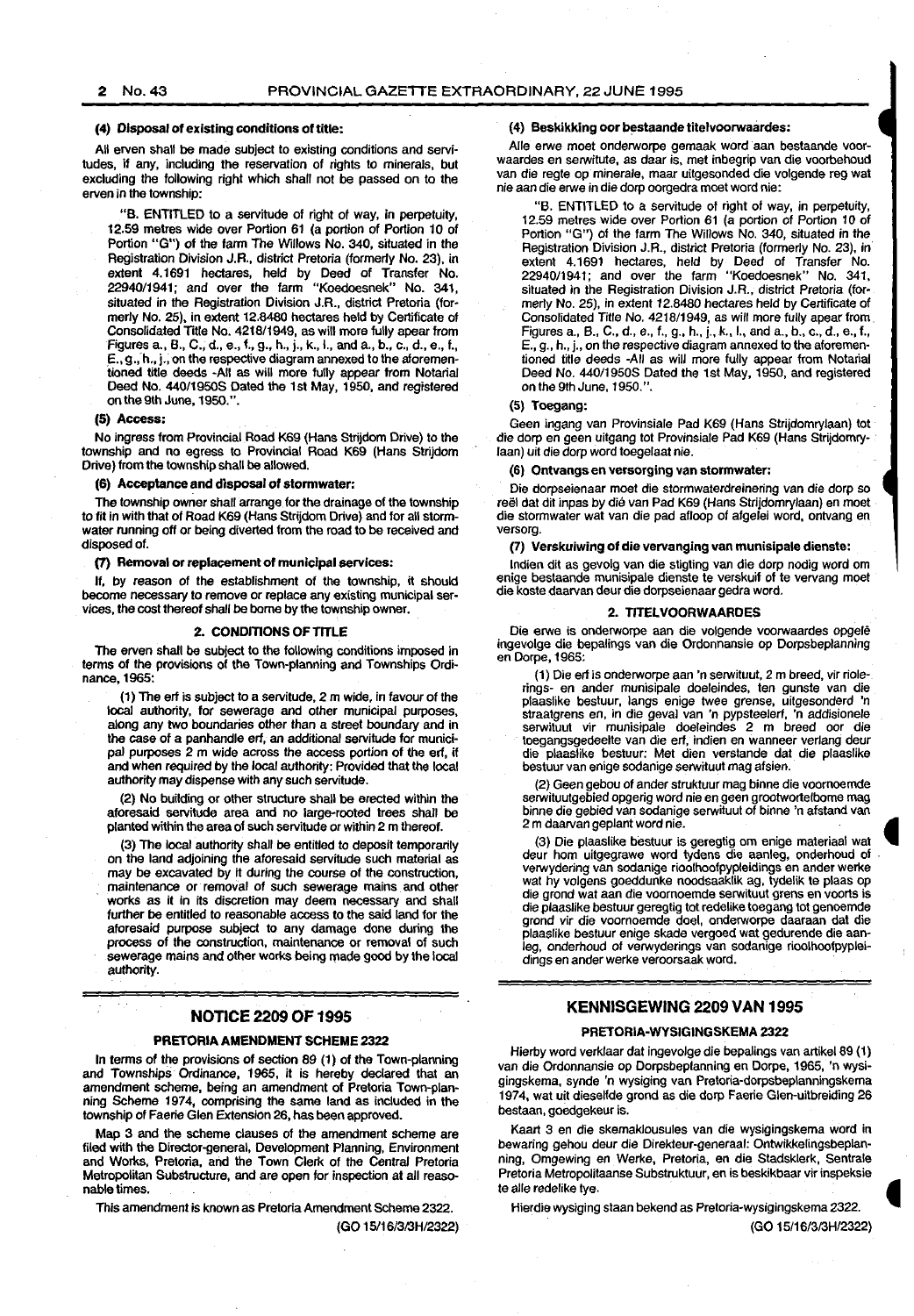#### NOTICE 2210 OF 1995

#### DECLARATION AS APPROVED TOWNSHIP

In terms of section 69 of the Town-planning and Townships Ordinance, 1965 (Ordinance 25 of 1965), the Administrator hereby declares Faerie Glen Extension 27 Township to be an approved township subject to the conditions set out in the Schedule hereto.

(GO 1513/213/149)

#### SCHEDULE

CONDITIONS UNDER WHICH THE APPLICATION MADE BY ANABOON EIENDOMME BK UNDER THE PROVISIONS OF THE TOWN-PLANNING AND TOWNSHIPS ORDINANCE, 1965, FOR PERMISSION TO ESTABLISH A TOWNSHIP ON PORTION 105 OF THE FARM VALLEY FARMS 379 JR, PWV PROVINCE, HAS BEEN GRANTED

#### 1. CONDITIONS OF ESTABLISHMENT

#### (1) Name:

The name of the township shall be Faerie Glen Extension 27.

#### (2) Design:

The township shall consist of erven and streets as indicated on General Plan SG No. A275/1993.

#### (3) Stormwater drainage and street construction:

(a) The township owner shall on request by the local authority submit to such authority for its approval a detailed scheme complete with plans, sections and specifications, prepared by a civil engineer approved by the local authority, for the collection and disposal of stormwater throughout the township by means of properly constructed works and for the construction, tarmacadamising, kerbing and channelling of the streets therein together with the provision of such retaining walls as may be considered necessary by the local authority.

Furthermore, the scheme shall indicate the route and gradient by which each erf gains access to the street on which it abuts.

(b) The township owner shall, when required by the local authority to do so, carry out the approved scheme at its own expense on behalf and to the satisfaction of the local authority under the supervision of a civil engineer approved by the local authority.

(c) The township owner shall be responsible for the maintenance of the streets to the satisfaction of the local authority until the streets have been constructed as set out in subclause (b).

(d) If the township owner fails to comply with the provisions of paragraphs (a), (b) and (c) hereof the local authority shall be entitled to do the work at the cost of the township owner.

#### • (4) Endowment:

The township owner shall, in terms of the provisions of section 63 (1) (b) of the Town-planning and Townships Ordinance, 1965, pay a lump sum endowment of R85 000 to the local authority for the provision of land for a park (public open space).

Such endowment shall be payable in terms of section 73 of the said Ordinance.

#### (5) Disposal of existing conditions of title:

All erven shall be made subject to existing conditions and servitudes, if any, including the reservation of rights to minerals, but excluding the following right which shall not be passed on to the erven in the township:

"B. ENTITLED to a servitude of right of way, in perpetuity, 12.59 metres wide over Portion 61 (a portion of Portion 10 of Portion "G") of the farm The Willows No. 340, situated in the Registration Division J.R., district Pretoria (formerly No. 23), in extent 4.1691 hectares, held by Deed of Transfer No. 22940/1941; and over the farm "Koedoesnek" No. 341, situated in the Registration Division J.R., district Pretoria (formerly No. 25), in extent 12.8480 hectares held by Certificate of Consolidated Title No. 4218/1949, as will more fully appear from Figures a., B., C., d., e., f., g., h., j., k., I. , and a., b., c., d., e., f., E., g., h., j., on the respective diagrams annexed to the aforementioned title deeds  $-$  All as will more fully appear from Notarial Deed No. 440/1950S dated the 1st May, 1950, and registered on the 9th June, 1950. ".

#### KENNISGEWING 2210 VAN 1995

#### VERKLARING TOT GOEDGEKEURDE DORP

lngevolge artikel 69 van die Ordonnansie op Dorpsbeplanning en Dorpe, 1965 (Ordonnansie 25 van 1965), verklaar die Administrateur hierby die dorp Faerie Glen-uitbreiding 27 tot 'n goedgekeurde dorp onderworpe aan die voorwaardes uileengesit in die bygaande Bylae.

(GO 1513/2131149)

#### BYLAE

VOORWAARDES WAAROP DIE AANSOEK GEOOEN DEUR ANABOOM EIENOOMME BK INGEVOLGE DIE BEPALINGS VAN DIE OROONNANSIE OP DORPSBEPLANNING EN OORPE, 1965, OM TOESTEMMING OM 'N DORP TE STIG OP GEDEELTE 105 VAN DIE PLAAS VALLEY FARMS 379 JR, PWV-PROVINSIE, TOE· GESTAANIS

#### 1. STIGTINGSVOORWAARDES

#### (1) Naam:

Die naam van die dorp is Faerie Glen-uitbrelding 27.

#### (2) Ontwerp:

Die dorp bestaan uit erwe en strate soos aangedui op Algemene Plan LG No. A275/1993.

#### (3) Stormwaterdrelnerlng en straatbou:

(a) Die dorpseienaar moe! op die versoek van die plaaslike bestuur aan sodanige bestuur 'n gedetailleerde skema, volledig met planne, deursnee en spesifikasies, opgestel deur 'n siviele ingenieur wat deur die plaaslike bestuur goedgekeur is, vir die opgaar en afvoer van stormwater deur die hele dorp deur middel van behoorlike aangelegde werke en vir die aanle, teermacadamisering, beranding en kanalisering van die strata daarin, tesame met die verskaffing van sodanige keermure as wat die plaaslike bestuur nodig ag, vir goed· keuring voorle.

Verder moet die skema die roete en helling aandui deur middel waarvan elke erf toegang tot die aangrensende straat verkry.

(b) Die dorpseienaar moet, wanneer die plaaslike bestuur dit vereis, die goedgekeurde skema op eie koste namens en tot bevredi· ging van die plaaslike bestuur, onder toesig van 'n siviele ingenieur deur die plaaslike bestuur goedgekeur, uitvoer.

(c) Die dorpseienaar is verantwoordelik vir die instandhouding van die strata tot bevrediging van die plaaslike bestuur totdat die strata ooreenkomstig subklousule (b) gebou is.

(d) lndien die dorpseienaar versuim om aan die bepalings van paragrawe (a), (b) en (c) hiervan te voldoen, is die plaaslike bestuur geregtig om die werk op koste van die dorpseienaar te doen.

#### (4) Beglftiglng:

Die dorpseienaar moet kragtens die bepallngs *van* artikel 63 (1) (b) *van* die Ordonnansie op Dorpsbeplanning en Dorpe,1965, aan die plaaslike bestuur as begifliging 'n globale bedrag van R85 000 betaal welke bedrag deur die plaaslike bestuur aangewend moet word vir die verkryging van 'n park (openbare oopruimte).

Sodanige begifliging is betaalbaar kragtens die bepalings van artikel73 van genoemde Ordonnansie.

#### (5) Besklkklng oor bestaande tltelvoorwaardes:

Alle erwe moet onderworpe gemaak word aan bestaande voorwaardes en serwitute, as daar is, met inbegrip van die voorbehoud van die regie op minerale, maar uitgesonderd die volgende reg wat nie aan die erwe in die dorp oorgedra moet word nie:

"B. ENTITLED to a servitude of right of way, in perpetuity, 12.59 metres wide over Portion 61 (a portion of Portion 10 of Portion "G ") of the farm The Willows No. 340, situated in the Registration Division J.R., district Pretoria (formerly No. 23), in extent 4.1691 hectares, held by Deed of Transfer No. 22940/1941; and over the farm "Koedoesnek" No. 341, situated in the Registration Division J.R., district Pretoria (formerly No. 25), in extent 12.8480 hectares held by Certificate of Consolidated Title No. 4218/1949, as will more fully appear from Figures a., B., C., d., e., f., g., h., j., k., I. , and a., b., c., d., e., f., E., g., h., j., on the respective diagrams annexed to the aforementioned title deeds - All as will more fully appear from Notarial Deed No. 440/19508 dated the 1st May, 1950, and registered on the 9th June, 1950.".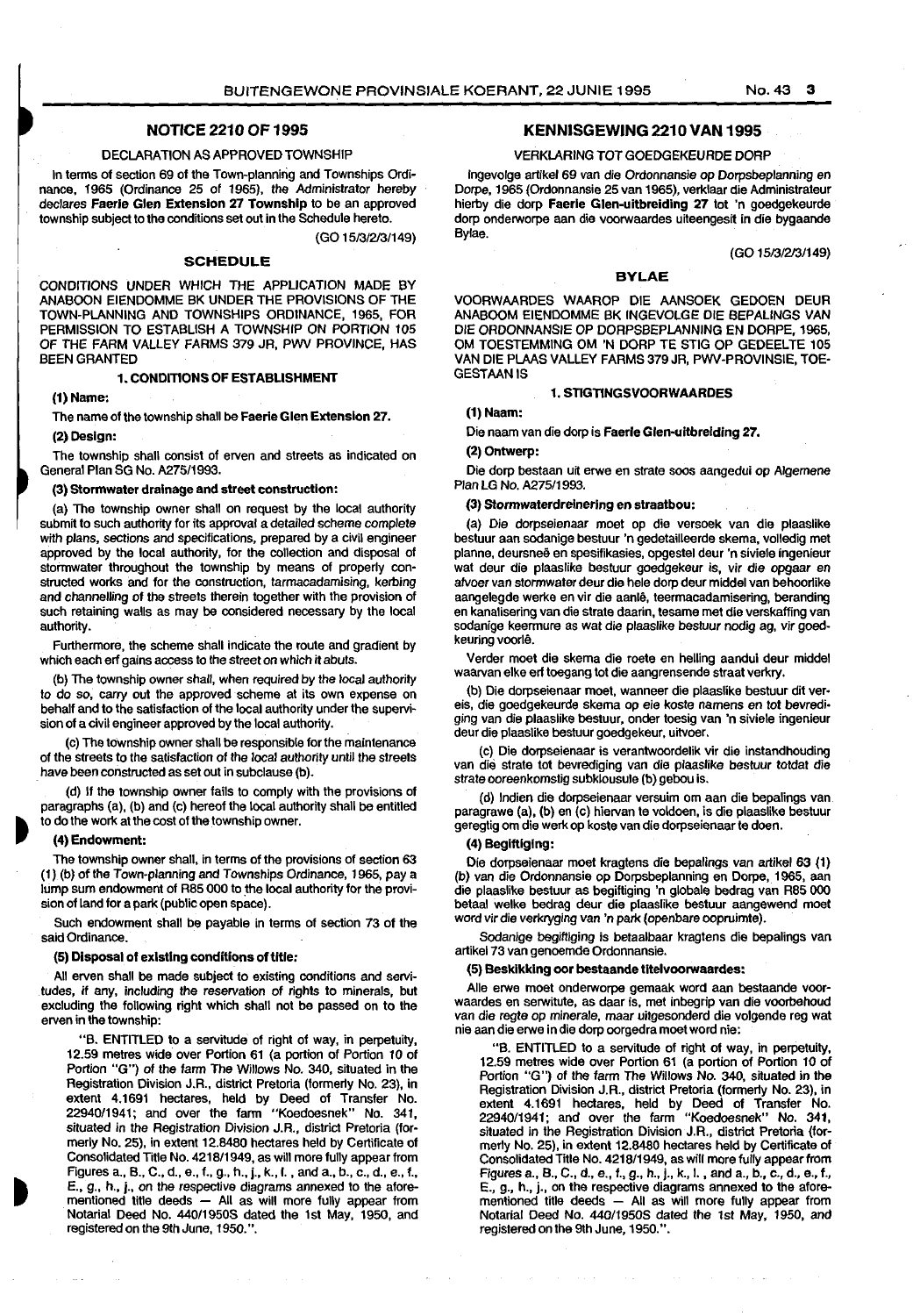#### (6) Access:

No ingres from Provincial Roads K40 (Atterbury Road) and K69 (Hans Strijdom Drive) to the township and no egress to Provincial Roads K40 (Atterbury Road) and K69 (Hans Strijdom Drive) from the township shall be allowed.

#### (7) Acceptance and disposal of stormwater:

The township owner shall arrange for the drainage of the township to fit in with that of Roads K40 (Atterbury Road) and K69 (Hans Strijdom Drive) and for all stormwater running off or being diverted from the roads to be received and disposed of.

(8) Removal or replacement of municipal services:

If, by reason of the establishment of the township, it should become necessary to remove or replace any existing municipal services, the cost thereof shall be borne by the township owner.

#### 2. CONDITIONS OF TITLE

The erven mentioned hereunder shall be subject to the conditions as indicated imposed in terms of the provisions of the Town-planning and Townships Ordinance, 1965:

#### (1) *All* erven:

(a) The erf is subject to a servitude, 2m wide, in favour of the local authority, for sewerage and other municipal purposes, along any two boundaries other than a street boundary and in the case of a panhandle ert, an additional servitude for municipal purposes 2 m wide across the access portion of the erf, if and when required by the local authority: Provided that the local authority may dispense with any such servitude.

(b) No building or other structure shall be erected within the aforesaid servitude area and no large-rooted trees shall be planted within the area of such servitude or within 2 m thereof.

(c) The local authority shall be entitled to deposit temporarily on the land adjoining the aforesaid servitude such material as may be excavated by it during the course of the construction, maintenance or removal of such sewerage mains and other works as it in its discretion may deem necessary and shall further be entitled to reasonable access to the said land for the aforesaid purpose subject to any damage· done during the process of the construction, maintenance or removal of such sewerage mains and other works being made good by the local authority.

#### (2) Erf 3102:

The erf is subject to a servitude for road purposes in favour of the local authority, as indicated on the general plan. On submission of a certificate from the local authority to the Registrar of Deeds stating that the servitude is no longer required, this condition shall lapse.

#### NOTICE 2211 OF 1995

#### PRETORIA AMENDMENT SCHEME 2325

In terms of the provisions of section 89 (1) of the Town-planning and Townships Ordinance, 1965, it is hereby declared that an amendment scheme, being an amendment of Pretoria Town-planning Scheme, 1974, comprising the same land as included in the township of Faerie Glen Extension 27, has been approved.

Map 3 and the scheme clauses of the amendment scheme are filed with the Director-General, Development Planning, Environment and Works, Pretoria and the Town Clerk of the Central Pretoria Metropolitan Substructure, and are open for inspection at all reasonable times.

This amendment is known as Pretoria Amendment Scheme 2325.

(GO 15/16/313H/2325)

#### (6) Toegang:

Geen ingang van Provinsiale Paaie K40 (Atterburyweg) en K69 (Hans Strijdomrylaan) tot die dorp en geen uitgang tot Provinsiale Paaie K40 (Atterburyweg) en K69 (Hans Strijdom-rylaan) uit die dorp word toegelaat nie.

#### (7) Ontvangs en versorglng van stormwater:

Die dorpseienaar moet die stormwaterdreinering van die dorp so reël dat dit inpas by dié van Paaie K40 (Atterburyweg) en K69 (Hans Strijdom-rylaan) en moet die stormwater wat van die paaie afloop of afgelei word, ontvang en versorg.

#### (8) Verskuiwlng of die vervanging van munisipale dienste:

lndien dit as gevolg van die stigting van die dorp nodig word om enige bestaande munisipale dienste te verskuif ot te vervang moet die koste daarvan deur die dorpseienaar gedra word.

#### 2. TITELVOORWAARDES

Die erwe hieronder genoem is onderworpe aan die voorwaardes soos aangedui, opgelê ingevolge die bepalings van die Ordonnansie op Dorpsbeplanning en Dorpe, 1965:

#### (1) Aile erwe:

(a) Die erf is onderworpe aan 'n serwituut, 2 m breed, vir riolerings- en ander munisipale doeleindes, ten gunste van die plaaslike bestuur, langs enige twee grense, uitgesonderd 'n straatgrens en, in die geval van 'n pypsteelerf, 'n addisionele serwituut vir munisipale doeleindes 2 m breed oor die toegangsgedeelte van die erf, indien en wanneer verlang deur die plaaslike bestuur: Met dien verstande dat die plaaslike bestuur van enige sodanige serwituut mag afsien. ,

(b) Geen gebou of ander struktuur mag binne die voornoemde serwituutgebied opgerig word nie en geen grootwortelbome mag binne die gebied van sodanige serwituut of binne 'n afstand van 2 m daarvan geplant word nie.

(c) Die piaaslike bestuur is geregtig om enige materiaal wat deur hom uitgegrawe word tydens die aanleg, onderhoud of verwydering van sodanige rioolhoofpypleidings en ander werke wat hy volgens goeddunke noodsaaklik ag, tydelik te plaas op die grond wat aan die voomoemde serwituut grens en voorts is die plaaslike bestuur geregtig tot redelike toegang tot genoemde grond vir die voornoemde doel, onderworpe daaraan dat die plaaslike bestuur enige skade vergoed wat gedurende die aanleg, onderhoud of verwyderings van sodanige rioolhoofpypleidings en ander werke veroorsaak word.

#### (2) Erf3102:

Die ert is onderworpe aan 'n serwituut vir paddoeleindes ten gunste van die plaaslike bestuur, soos op die algemene plan aangedui. By die indiening van 'n serwituut deur die plaaslike bestuur aan die Registrateur van Aktes waarin vermeld word dat sodanige serwituut nie meer benodig word nie, verval die voorwaarde.

#### KENNISGEWJNG 2211 VAN 1995

#### PRETORIA·WYSIGINGSKEMA 2325

Hierby word verklaar dat ingevolge die bepalings van artikel 89 ( 1) van die Ordonnansie op Dorpsbeplanning en Dorpe, 1965, 'n wysigingskema, synde 'n wysiging van Pretoria-dorpsbeplanningskema, 1974, wat uit dieselfde grond as die dorp Faerie Glen-uitbreiding 27 bestaan, goedgekeur is.

Kaart 3 en die skemaklousules van die wysigingskema word in bewaring gehou deur die Direkteur-generaal: Ontwikkelingsbeplanning, Omgewing en Werke, Pretoria, en die Stadsklerk, Sentrale Pretoria Metropolitaanse Substruktuur, en is beskikbaar vir inspeksie te alle redelike tye.

Hierdie wysiging staan bekend as Pretoria-wysigingskema 2325.

(GO 15/16/313H/2325)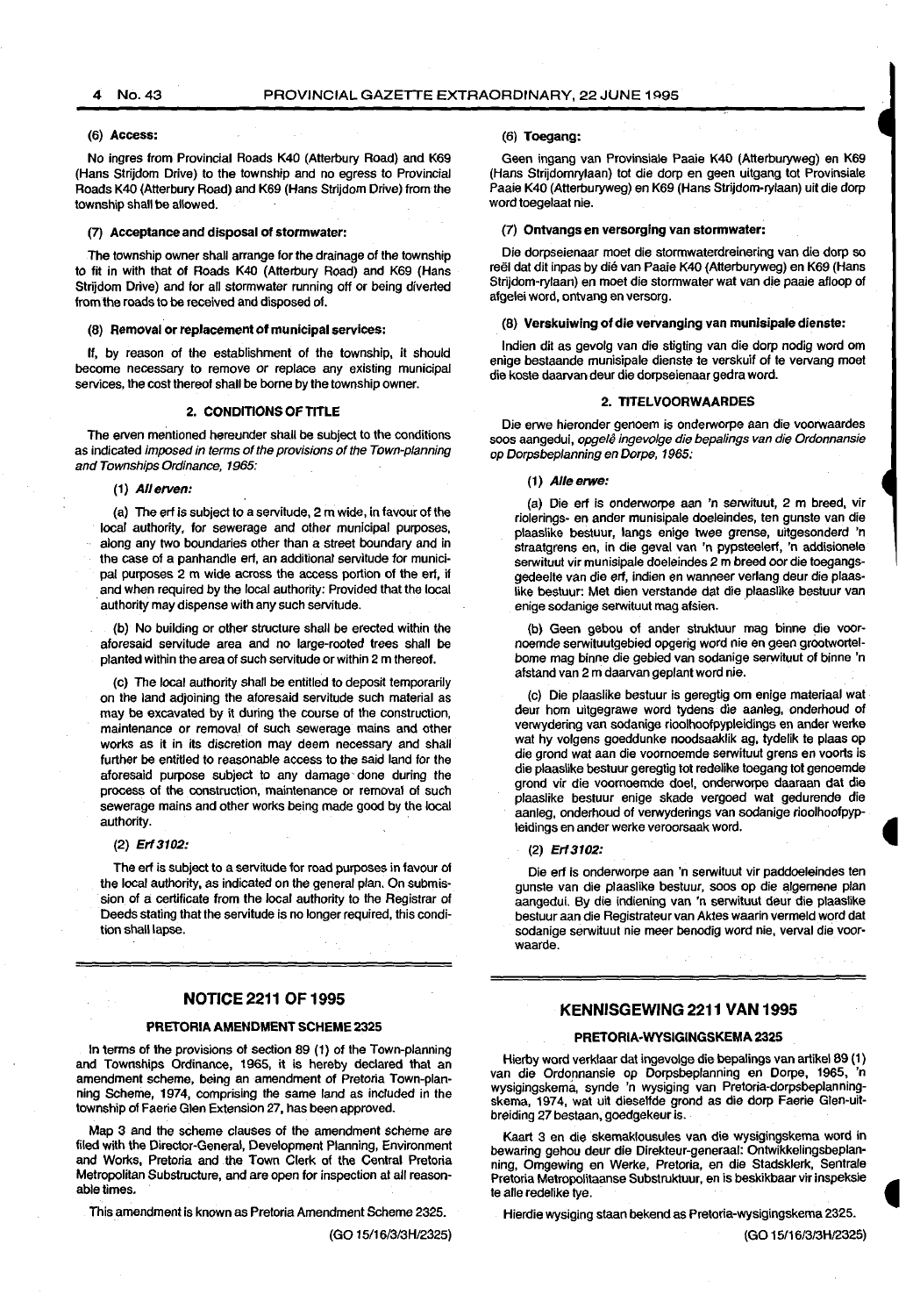## **Save a drop- and save a million**

W ater conservation is very important to the community and industry to ensure their survival. So save water! community and industry to ensure their survival. So save water!





I ndien almal van ons besparingsbewus optree, besnoei ons nie slegs uitgawes nie maar wen ook ten opsigte van ons kosbare water- en elektrisiteitsvoorraad ons nie slegs uitgawes nie maar wen ook ten opsigte van ons kosbare water- en elektrisiteitsvoorraad

躷쑑攃摖嵡摖摖摖摖摖摖虄蛒箂筡蛒檪蠎}{躷瑹}{

•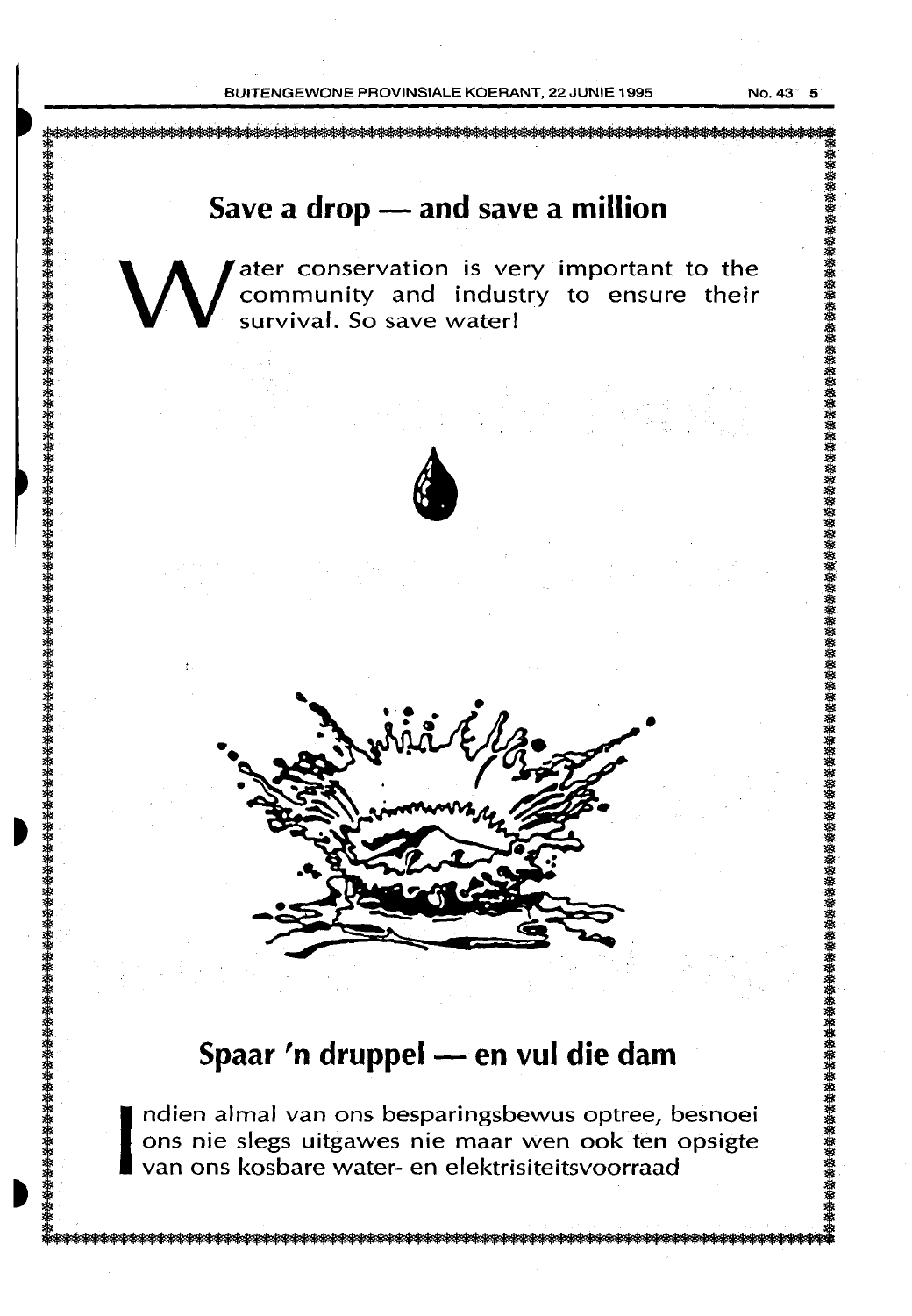**GAZETTE EXTRAORDINARY, 22 JUNE 1995** 

# Use it Don't abuse water is for everybody Werk mooi daarmee Ons leef waarvan 2. 法领袖 (Section 2015) - 网络不能对应。 water is kosbaar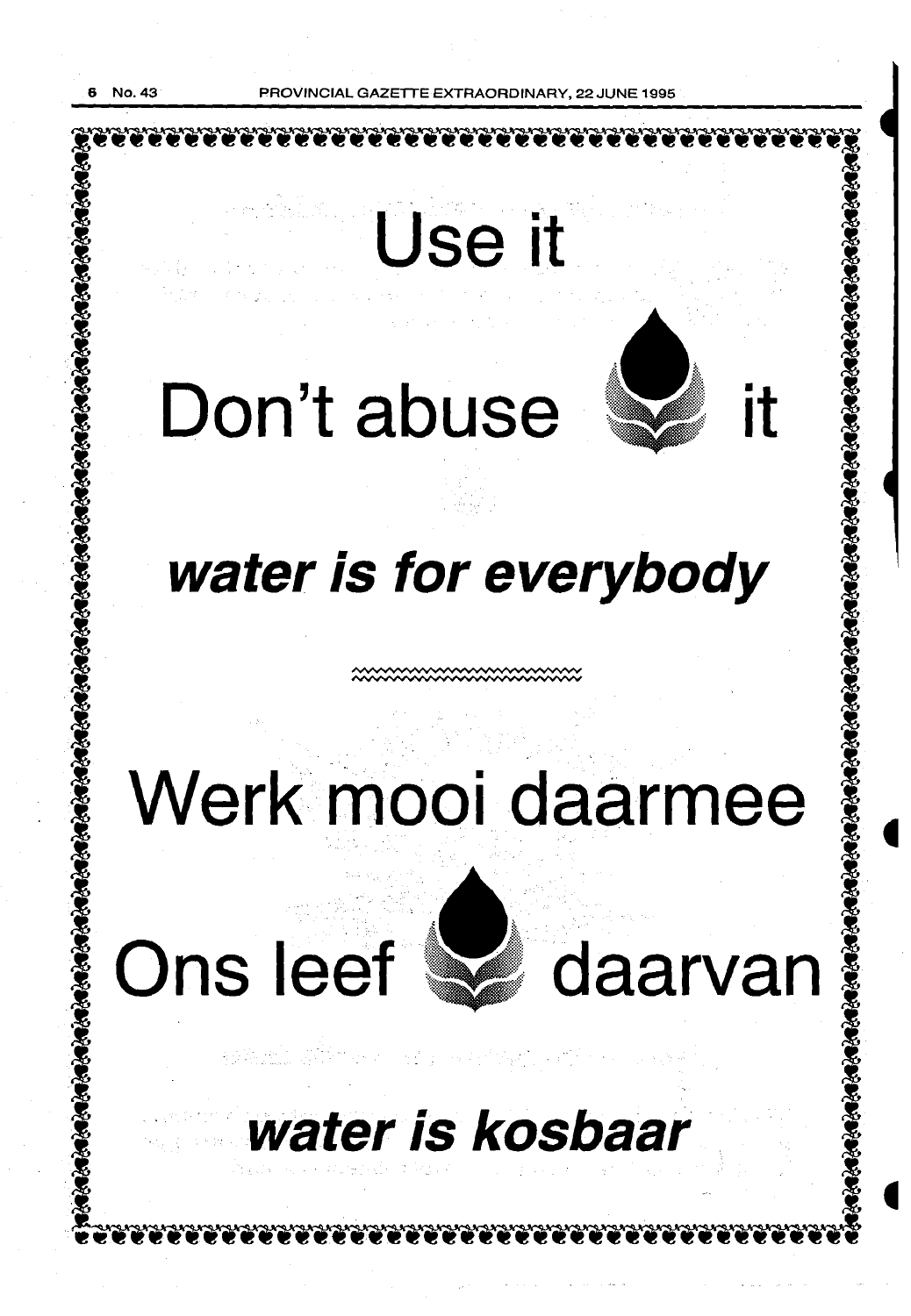BUITENGEWONE PROVINSIALE KOERANT, 22 JUNIE 1995 No. 43 7